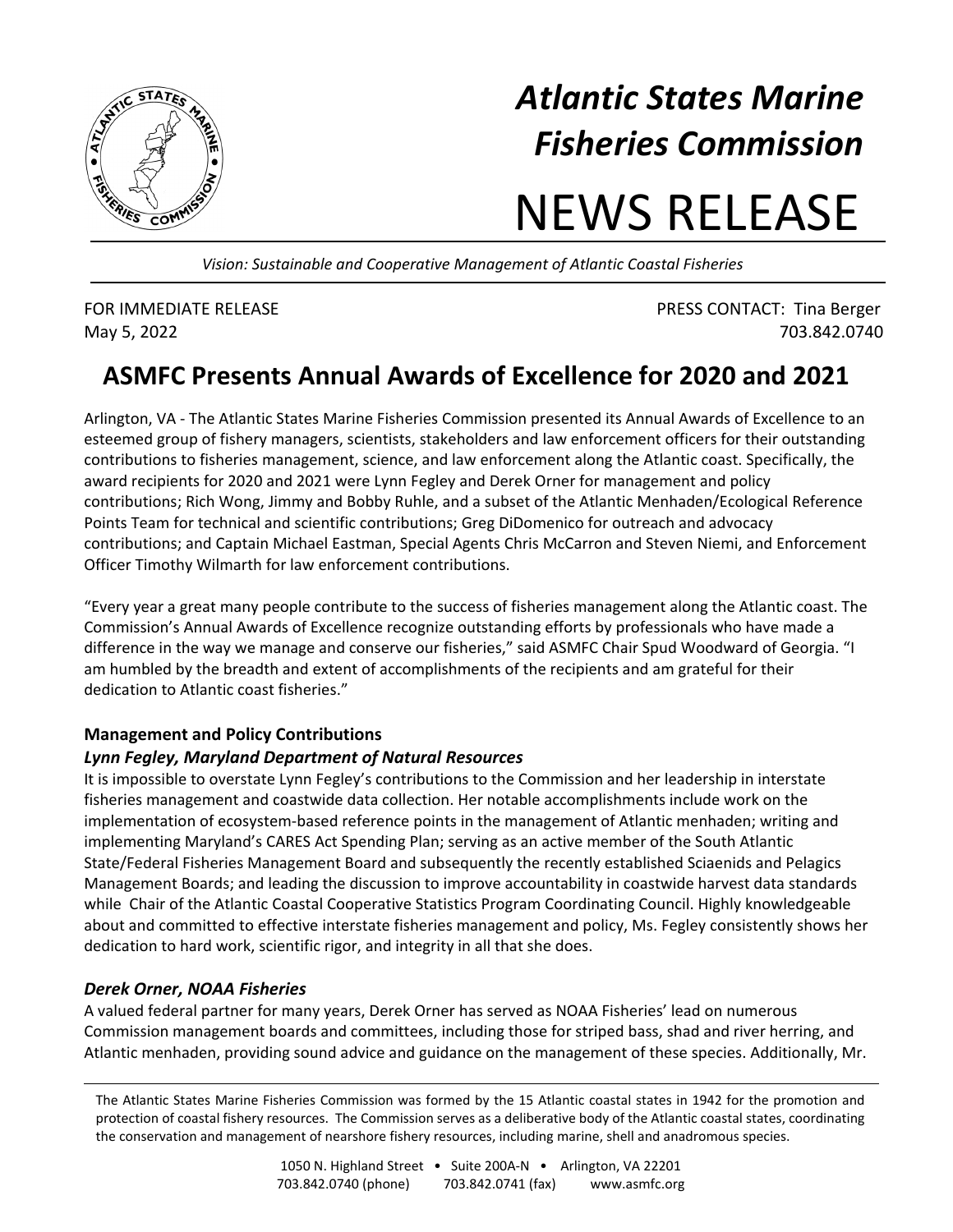Orner has played a critical role to the ongoing success of interstate fisheries management through his efforts to ensure the Commission and states consistently receive their appropriated funding from Congress in a timely manner. He has a keen understanding of the Atlantic Coastal Fisheries Cooperative Management Act and a strong commitment to state/federal partnership, as exemplified by his contributions to the recently signed interagency Memorandum of Understanding between NOAA Fisheries, the U.S. Fish and Wildlife Service and the U.S. Geological Survey.

#### **Scientific and Technical Contributions**

#### *Dr. Rich Wong, Delaware Division of Fish and Wildlife*

During Rich Wong's 17-year career with Delaware Division of Fish and Wildlife, he has been a mainstay of the technical committees for a number of Mid-Atlantic species, including bluefish, summer flounder, scup, and black sea bass. Dr. Wong has long been recognized for his strong stock assessment skills, spotlighted recently in his development of the catch multiple survey analysis for the horseshoe crab benchmark assessment which was also used in the 2021 Revision of the Adaptive Resource Management Framework for the Delaware Bay.

#### *Jimmy and Bobby Ruhle*

Father and son Jimmy and Bobby Ruhle have been tireless advocates for the commercial fishing industry, while concurrently advancing cooperative/collaborative approaches to fisheries science. With decades of fishing expertise and knowledge of local fishing grounds, The Ruhles have served on the trawl committees and advisory panels for both the Commission and Mid-Atlantic Fishery Management Council, as well as North Carolina. They are both committed to ensuring the trawl gear used on research surveys promote confidence within the industry. When it became evident that a federal research survey would not be able to sample the nearshore regions, it was Jimmy Ruhle who stepped in to work with state and federal partners to fill the gap and establish the NorthEast Area Monitoring and Assessment Program (NEAMAP) in 2007. NEAMAP has been providing valuable fisheries data ever since and is used in multiple stock assessments.

#### *Atlantic Menhaden/Ecological Reference Points Team of Dr. Amy Schueller, Dr. Matt Cieri, Dr. Jason McNamee, Dr. David Chagaris, Dr. Andre Buchheister, Dr. Kristen Anstead, Dr. Katie Drew, Sarah Murray, and Max Appelman*

A subset of members from the Atlantic Menhaden/Ecological Reference Points Team were recognized for their successful completion of two concurrently developed Benchmark Stock Assessments for Atlantic Menhaden and Ecological Reference Points (ERP). While these assessments, particularly the ERP assessment, were many years in the making and involved the contributions of dozens of individuals, this group of people have been instrumental in making the ERP assessment a reality. Through their collective work and leadership, this team of state and federal scientists and ASMFC staff helped to significantly advance the understanding of Atlantic menhaden and its role as an important forage fish. Their efforts have provided the Commission with the tools needed to fulfill its promise to stakeholders to manage menhaden in an ecologically sustainable way. Of special note are the efforts of Dr. David Chagaris and Dr. Andre Buchheister, preeminent experts in the field of fisheries resources, predator-prey interactions, and ecosystem-based fisheries management and models, for their work on the development of the ERP model which is currently being used in management.

#### **Outreach and Advocacy Contributions**

#### *Greg DiDomenico, Lund's Fisheries*

Longtime industry advocate Greg DiDomenico was recognized for his outreach and advocacy contributions to fisheries management along the coast. Previously with Garden State Seafood Association and now with Lund's Fisheries, Mr. DiDomenico has been a tireless voice for New Jersey's commercial fishing industry at the state, interstate, regional and federal levels. He has been an ever present voice at Commission and Mid-Atlantic Fishery Management Council meetings speaking on behalf of the needs of commercial harvesters.